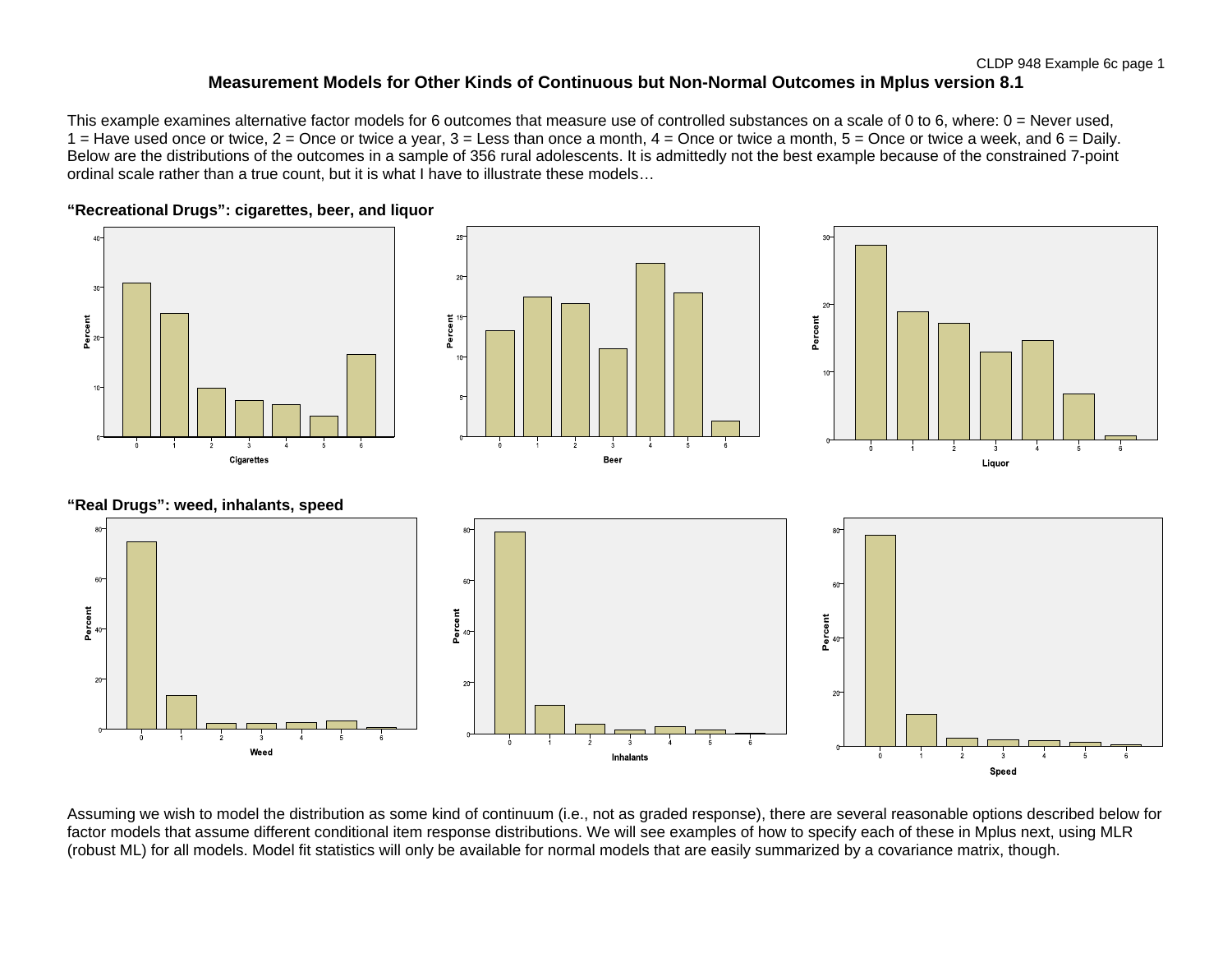CLDP 948 Example 6c page 2

**Normal (regular CFA) Model:** We fit a linear model of the factor predicting the ORIGINAL item response and assume each item follows a conditionally normal distribution (i.e., the item residuals are normally distributed after controlling for the factor). The measurement model would thus include per item an intercept (the expected item response when factor = 0), a factor loading (change in item response per unit change in the factor), and a residual variance (amount of item variance not predicted by the factor). A normal model that assumes a linear relationship between the item response and the factor (i.e., an interval scaling of the response options) is not likely to be tenable for these kinds of data, but it's the most common approach. Although we can use MLR instead of ML for CFA models when item response distributions look non-normal to correct the fit statistics and standard errors accordingly, that doesn't solve the basic problem of whether it is reasonable to expect a linear relationship between the item response and the factor. The alternative models below address this latter problem.

**Poisson and Negative Binomial Models:** We fit a linear model of the factor predicting the LOG of the item response. We assume the items follow a **Poisson** distribution in which the mean is the same as the variance (a single parameter called "k"). The Poisson measurement model would thus include per item an intercept (the expected LOG of the item response when factor = 0) and a factor loading (change in the LOG of the item response per unit change in the factor), but no estimated residual variance (because it is determined by the conditional mean). In the closely related **Negative Binominal** model, we add to the Poisson model a scaling factor "α" that allows the residual variance to exceed the mean (called "over-dispersion"), such that the new variance = k(1+kα). In Mplus we can test if the scaling factor is different than 0 (because 0=Poisson), and thus we could do a nested model comparison as to whether a Negative Binominal fits better than a Poisson for each item response. These models works well for integer count data that can't be negative or data that are skewed, but they run into problems if the over-dispersion is caused by an excess of zeros. The alternative models below address this extra-zero problem.

**Zero-Inflated Poisson (ZIP) or Zero-Inflated Negative Binomial (ZINB):** These models specify two underlying distributions in the observed item responses: "structural zeros" and "non-structural zeros" (includes expected zeros based on regular Poisson or negative binomial distributions). A structural zero would never do any of the behaviors in question, whereas an expected zero (who belongs in the regular distribution) might do the general behavior, just not that particular item (e.g., zero for use of speed but non-zero for use of weed). We can potentially fit a factor model to each part of the distribution. The structural zero measurement model would have a linear model of the factor predicting the LOGIT of being a structural zero (so the "higher category" being predicted is the structural zero as 1). The structural zero factor model would thus estimate thresholds (expected LOGIT of being a non-structural zero if the factor = 0) and factor loadings (change in the LOGIT of being a structural zero per unit change in the factor). The non-structural-zero measurement model would have a linear model of its factor predicting the LOG of the item response, and the ZINB would again have an added scaling parameter for over-dispersion. Thus the nonstructural-zero measurement model would estimate intercepts (expected LOG of item response if factor = 0) and factor loadings (change in LOG of item response per unit change in factor). Just as the Poisson is nested within the Negative Binomial (tests if the scaling parameter for extra residual variance is needed), the ZIP is nested within the ZINB. In addition, the AIC and BIC can be compared between the Poisson and ZIP, or between the Negative Binomial and ZINB, to see if the zero-inflation parameters are helpful. It is not required to have a factor for the inflation, but one can do so in Mplus (very hard to estimate). However, the interpretation of two kinds of zeros can be confusing, and so the alternative models below address the issue of excess zeros more directly.

**Negative Binomial Hurdle and Two-Part Models:** Rather than trying to distinguish "structural zeros" from "non-structural zeros", these models simply split each observed item response into two new variables: "0 vs. something", and "how much if not 0". The models differ in how they accomplish this same idea. The **negative binomial hurdle model** for "0 vs. something" uses "0" as what is predicted. Thus, the measurement model for the "not 0 vs. 0" part would have a linear model of its factor predicting the LOGIT of being a 0. It thus estimates a threshold (expected LOGIT of not being 0 if factor = 0) and a factor loading (expected change in the LOGIT of being a 0 per unit change in the factor). The negative binomial hurdle measurement model for the "not 0" part would have a linear model of its factor predicting the LOG of the item response past 0 (a zero-truncated distribution). It thus estimates an intercept (expected LOG of the nonzero item response if factor = 0), a factor loading (expected change in the LOG of the non-zero item response per unit change in the factor), and a scaling parameter for the over-dispersion of the residual variance. **The two-part model** for the "0 vs. something" uses "something" as what is predicted. Thus, the measurement model for the "0 vs. not 0" part would have a linear model of its factor predicting the LOGIT of being not 0. It thus estimates a threshold (expected LOGIT of being 0 if factor = 0) and a factor loading (expected change in the LOGIT of being not 0 per unit change in the factor). The two-part measurement model for the "not 0" part would have a linear model of its factor predicting the LOG of the item response past 0. It thus estimates an intercept (expected LOG of the non-zero item response if factor = 0), a factor loading (expected change in the LOG of the non-zero item response per unit change in the factor), and a residual variance. The "not 0" model uses a LOG transformation by default, but other transformations (including none) are available as well.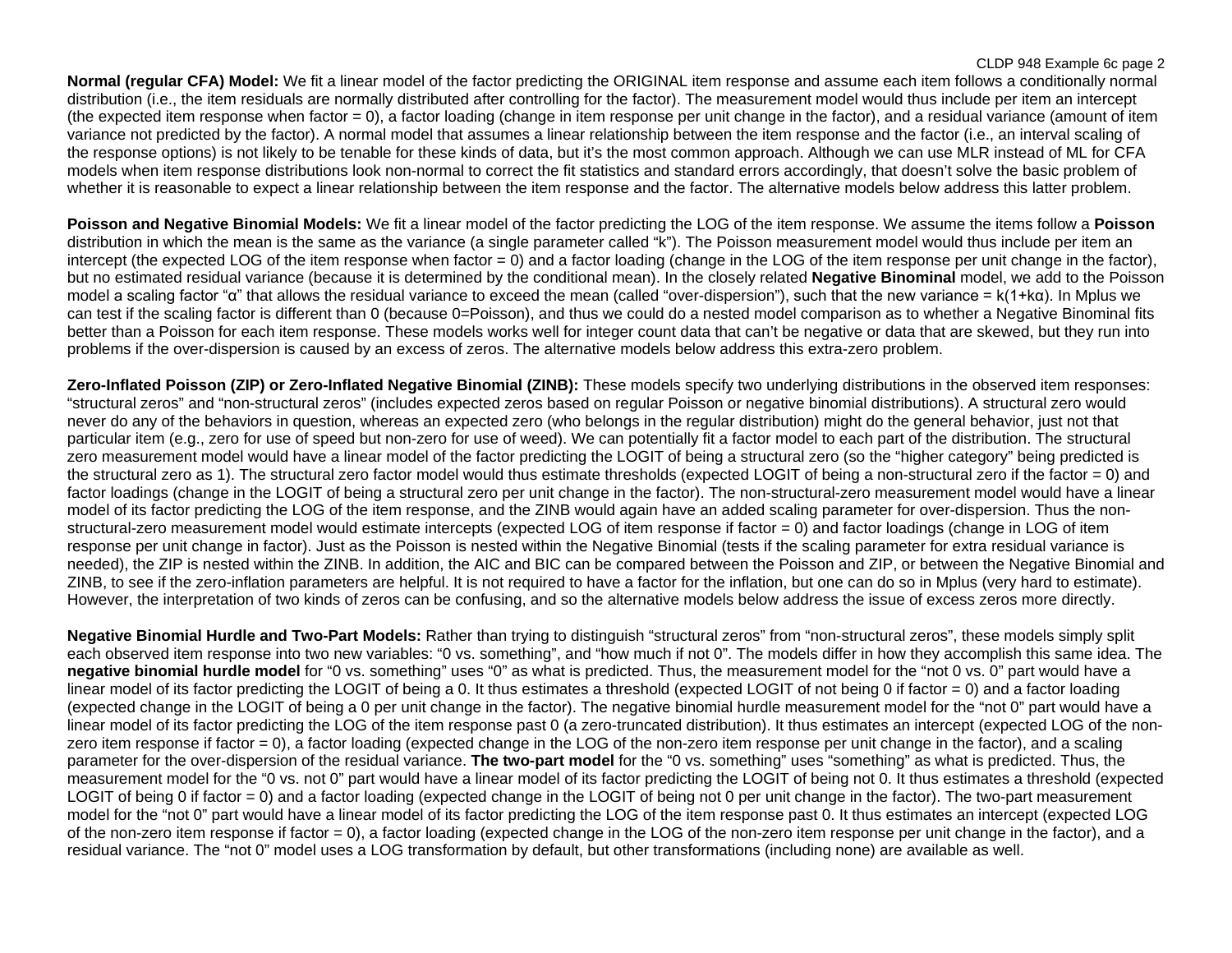**Here is one alternative: (1) Normal CFA model with Robust ML**

| TITLE: Model 1: Normal Response Distribution                               | MODEL RESULTS                                                       |                                                             |       |                     |            |
|----------------------------------------------------------------------------|---------------------------------------------------------------------|-------------------------------------------------------------|-------|---------------------|------------|
| DATA:<br>FILE IS deviance.dat;                                             |                                                                     |                                                             |       |                     | Two-Tailed |
|                                                                            |                                                                     | Estimate                                                    |       | $S.E.$ Est./ $S.E.$ | P-Value    |
| <b>VARIABLE:</b><br><b>NAMES ARE</b><br>cig beer liquor weed inhale speed; |                                                                     | FACTOR LOADINGS: CHANGE IN ACTUAL Y PER SD CHANGE IN FACTOR |       |                     |            |
| USEVARIABLES ARE cig beer liquor weed inhale speed;                        | <b>REC</b><br>ВY                                                    |                                                             |       |                     |            |
| MISSING ARE .;                                                             | CIG                                                                 | 1.179                                                       | 0.115 | 10.267              | 0.000      |
| ! No extra code here means we assume each item response is normal          | <b>BEER</b>                                                         | 1.561                                                       | 0.062 | 25.195              | 0.000      |
|                                                                            | LIQUOR                                                              | 1.359                                                       | 0.066 | 20.667              | 0.000      |
|                                                                            |                                                                     |                                                             |       |                     |            |
| <b>ANALYSIS:</b><br>ESTIMATOR IS MLR;                                      | <b>DRUG</b><br><b>BY</b>                                            |                                                             |       |                     |            |
| <b>OUTPUT:</b><br>RESIDUAL STDYX;                                          | WEED                                                                | 1.037                                                       | 0.121 | 8.582               | 0.000      |
|                                                                            | <b>INHALE</b>                                                       | 0.805                                                       | 0.096 | 8.412               | 0.000      |
| <b>MODEL:</b>                                                              | SPEED                                                               | 0.857                                                       | 0.096 | 8.930               | 0.000      |
| ! Factor loadings all estimated                                            |                                                                     |                                                             |       |                     |            |
| Rec BY cig* beer* liquor*;                                                 |                                                                     | CORRELATION BETWEEN KINDS OF DRUG USE                       |       |                     |            |
| Drug BY weed* inhale* speed*;                                              | <b>REC</b><br>WITH                                                  |                                                             |       |                     |            |
| ! Intercepts all estimated                                                 | <b>DRUG</b>                                                         | 0.613                                                       | 0.051 | 12,110              | 0.000      |
| [cig* beer* liquor* weed* inhale* speed*];                                 |                                                                     |                                                             |       |                     |            |
| ! Residual variances all estimated                                         |                                                                     | EXPECTED ACTUAL Y WHEN FACTOR IS 0                          |       |                     |            |
| cig* beer* liquor* weed* inhale* speed*;                                   | Intercepts                                                          |                                                             |       |                     |            |
| ! Factor mean=0 and variance=1 for identification, factors correlate       | CIG                                                                 | 2.126                                                       | 0.116 | 18.257              | 0.000      |
| [Rec@0 Drug@0]; Rec@1 Drug@1; Rec WITH Drug*;                              | <b>BEER</b>                                                         | 2.726                                                       | 0.093 | 29.221              | 0.000      |
|                                                                            | LIOUOR                                                              | 1.886                                                       | 0.088 | 21.486              | 0.000      |
|                                                                            | WEED                                                                | 0.593                                                       | 0.070 | 8.487               | 0.000      |
| 19                                                                         |                                                                     | 0.431                                                       | 0.056 | 7.670               |            |
| Number of Free Parameters                                                  | INHALE                                                              | 0.468                                                       |       |                     | 0.000      |
| Loglikelihood                                                              | SPEED                                                               |                                                             | 0.060 | 7.871               | 0.000      |
| H0 Value<br>$-3408.733$                                                    |                                                                     |                                                             |       |                     |            |
| HO Scaling Correction Factor<br>2.0743                                     | Residual Variances - AMOUNT OF ITEM VARIANCE THAT IS NOT THE FACTOR |                                                             |       |                     |            |
| for MLR                                                                    | <b>CIG</b>                                                          | 3.439                                                       | 0.292 | 11.757              | 0.000      |
| H1 Value<br>$-3388.791$                                                    | <b>BEER</b>                                                         | 0.658                                                       | 0.141 | 4.669               | 0.000      |
| H1 Scaling Correction Factor<br>1.8171                                     | LIQUOR                                                              | 0.894                                                       | 0.108 | 8.282               | 0.000      |
| for MLR                                                                    | WEED                                                                | 0.636                                                       | 0.175 | 3.628               | 0.000      |
|                                                                            | INHALE                                                              | 0.462                                                       | 0.112 | 4.120               | 0.000      |
| Information Criteria                                                       | SPEED                                                               | 0.510                                                       | 0.118 | 4.332               | 0.000      |
| Akaike (AIC)<br>6855.466                                                   |                                                                     |                                                             |       |                     |            |
| 6929.090<br>Bayesian (BIC)                                                 | STDYX Standardization                                               |                                                             |       |                     |            |
| Sample-Size Adjusted BIC<br>6868.813                                       |                                                                     |                                                             |       |                     | Two-Tailed |
| $(n* = (n + 2) / 24)$                                                      |                                                                     | Estimate                                                    |       | $S.E.$ Est./ $S.E.$ | P-Value    |
|                                                                            |                                                                     |                                                             |       |                     |            |
| Chi-Square Test of Model Fit                                               | RECAMT                                                              | BY: CORRELATION BETWEEN ACTUAL Y AND FACTOR                 |       |                     |            |
| Value<br>33.067*                                                           | CIG                                                                 | 0.537                                                       | 0.048 | 11.096              | 0.000      |
| Degrees of Freedom<br>8                                                    | <b>BEER</b>                                                         | 0.887                                                       | 0.026 | 34.184              | 0.000      |
| P-Value<br>0.0001                                                          | LIQUOR                                                              | 0.821                                                       | 0.026 | 31.516              | 0.000      |
| Scaling Correction Factor<br>1.206                                         |                                                                     |                                                             |       |                     |            |
| for MLR                                                                    | DRUGAMT BY                                                          |                                                             |       |                     |            |
|                                                                            | WEED                                                                | 0.793                                                       | 0.062 | 12.834              | 0.000      |
| RMSEA (Root Mean Square Error Of Approximation)                            | INHALE                                                              | 0.764                                                       | 0.053 | 14.322              | 0.000      |
| Estimate<br>0.094                                                          | SPEED                                                               | 0.768                                                       | 0.048 | 15.922              | 0.000      |
| $0.062$ $0.128$<br>90 Percent C.I.                                         |                                                                     |                                                             |       |                     |            |
| Probability RMSEA <= .05<br>0.014                                          | RECAMT<br>WITH                                                      |                                                             |       |                     |            |
|                                                                            | DRUGAMT                                                             | 0.613                                                       | 0.051 | 12.110              | 0.000      |
| CFI/TLI                                                                    |                                                                     |                                                             |       |                     |            |
| CFI<br>0.947                                                               |                                                                     |                                                             |       |                     |            |
| TLI<br>0.900                                                               |                                                                     |                                                             |       |                     |            |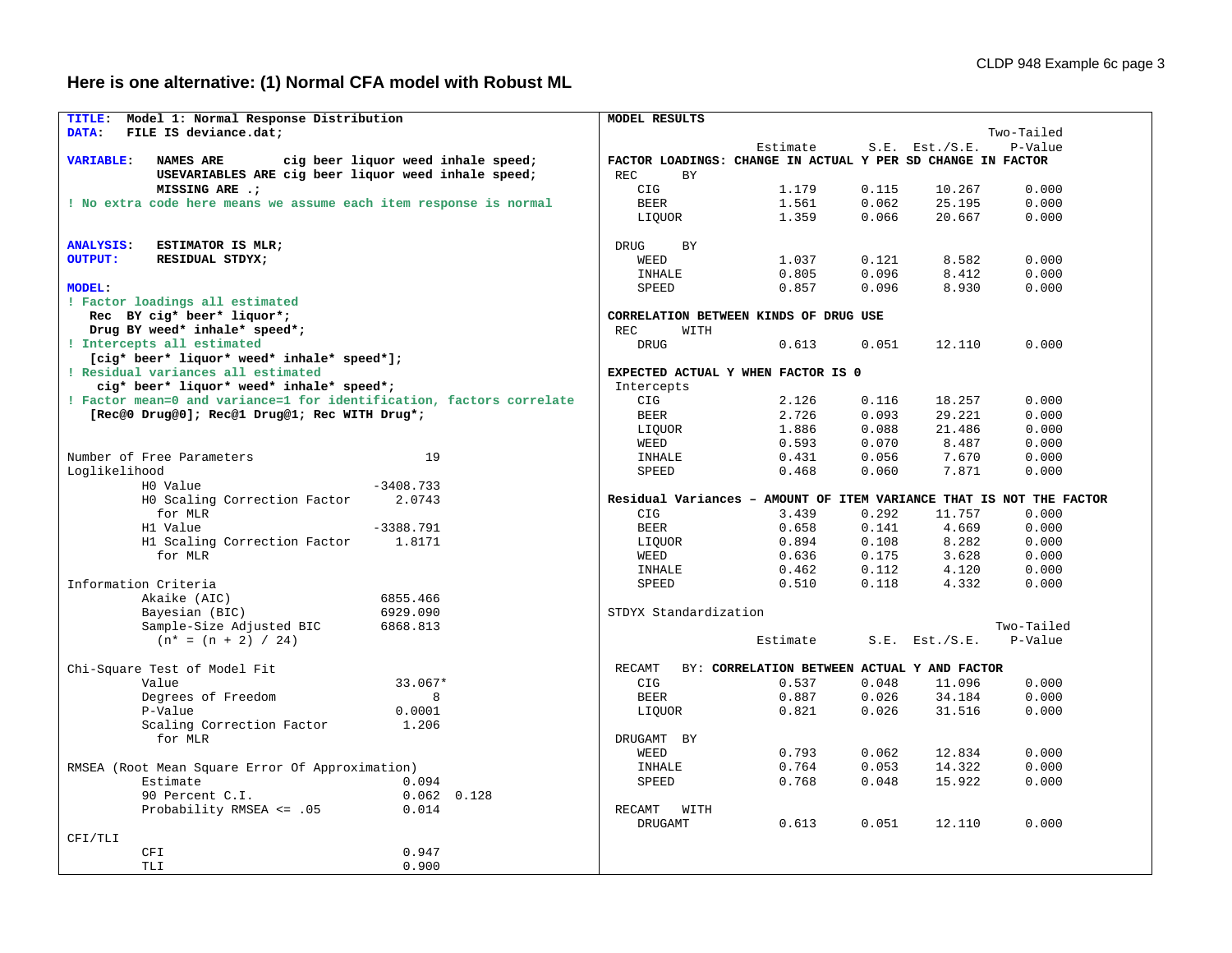## **Here are two more alternatives: (2a) Poisson Factor Model and (2b) Negative Binomial/Poisson Factor Model**

| TITLE:                                                                        | Model 2a: Poisson for all;                          |       |                     |                                                         | TITLE:                                                                                      |                                                                     |       |                     |                                                                       |
|-------------------------------------------------------------------------------|-----------------------------------------------------|-------|---------------------|---------------------------------------------------------|---------------------------------------------------------------------------------------------|---------------------------------------------------------------------|-------|---------------------|-----------------------------------------------------------------------|
| DATA:                                                                         | FILE IS deviance.dat;                               |       |                     |                                                         | Model 2b: Poisson for all; Negative Binomial for CIG only<br>FILE IS deviance.dat;<br>DATA: |                                                                     |       |                     |                                                                       |
| <b>VARIABLE:</b><br>NAMES ARE                                                 |                                                     |       |                     | cig beer liquor weed inhale speed;                      | <b>VARIABLE:</b><br>NAMES ARE<br>cig beer liquor weed inhale speed;                         |                                                                     |       |                     |                                                                       |
|                                                                               | USEVARIABLES ARE cig beer liquor weed inhale speed; |       |                     |                                                         |                                                                                             | USEVARIABLES ARE cig beer liquor weed inhale speed;                 |       |                     |                                                                       |
|                                                                               | MISSING ARE .;                                      |       |                     |                                                         | MISSING ARE .;                                                                              |                                                                     |       |                     |                                                                       |
| ! Tells Mplus which distribution each item response should get                |                                                     |       |                     |                                                         |                                                                                             | ! Tells Mplus which distribution each item response should get      |       |                     |                                                                       |
| COUNT ARE cig (p) beer (p) liquor (p) weed (p) inhale (p) speed (p);          |                                                     |       |                     |                                                         |                                                                                             |                                                                     |       |                     | COUNT ARE cig (nb) beer (p) liquor (p) weed (p) inhale (p) speed (p); |
| <b>ANALYSIS:</b>                                                              | ESTIMATOR IS MLR;                                   |       |                     |                                                         | <b>ANALYSIS:</b>                                                                            | ESTIMATOR IS MLR;                                                   |       |                     |                                                                       |
| <b>OUTPUT:</b>                                                                |                                                     |       |                     | RESIDUAL; ! STDYX ! standardized doesn't make any sense | <b>OUTPUT:</b>                                                                              | <b>RESIDUAL;</b>                                                    |       |                     |                                                                       |
| <b>MODEL:</b>                                                                 |                                                     |       |                     |                                                         | NB was first estimated for all<br><b>MODEL:</b>                                             |                                                                     |       |                     |                                                                       |
| ! Factor loadings all estimated                                               |                                                     |       |                     |                                                         | ! Factor loadings all estimated                                                             |                                                                     |       |                     | outcomes, but dispersion was only                                     |
| Rec BY cig* beer* liquor*;                                                    |                                                     |       |                     |                                                         |                                                                                             | Rec BY cig* beer* liquor*;                                          |       |                     | significant for cig (model not shown).                                |
| Drug BY weed* inhale* speed*;                                                 |                                                     |       |                     |                                                         |                                                                                             | Drug BY weed* inhale* speed*;                                       |       |                     |                                                                       |
| ! Intercepts all estimated                                                    |                                                     |       |                     |                                                         | ! Intercepts all estimated                                                                  |                                                                     |       |                     |                                                                       |
| [cig* beer* liquor* weed* inhale* speed*];                                    |                                                     |       |                     |                                                         |                                                                                             | [cig* beer* liquor* weed* inhale* speed*];                          |       |                     |                                                                       |
| ! Factor mean=0 and variance=1 for identification, factors correlate          |                                                     |       |                     |                                                         |                                                                                             |                                                                     |       |                     | ! Factor mean=0 and variance=1 for identification, factors correlate  |
|                                                                               | [Rec@0 Drug@0]; Rec@1 Drug@1; Rec WITH Drug*;       |       |                     |                                                         |                                                                                             | [Rec@0 Drug@0]; Rec@1 Drug@1; Rec WITH Drug*;                       |       |                     |                                                                       |
| Number of Free Parameters                                                     |                                                     |       | 13                  |                                                         | Number of Free Parameters                                                                   |                                                                     |       | 14                  |                                                                       |
| Loglikelihood                                                                 |                                                     |       |                     |                                                         | Loglikelihood                                                                               |                                                                     |       |                     |                                                                       |
| H0 Value                                                                      |                                                     |       | $-2664.557$         |                                                         | H0 Value                                                                                    |                                                                     |       | $-2657.992$         |                                                                       |
|                                                                               | H0 Scaling Correction Factor                        |       | 0.8884              |                                                         |                                                                                             | H0 Scaling Correction Factor                                        |       | 0.9035              |                                                                       |
| for MLR                                                                       |                                                     |       |                     |                                                         | for MLR                                                                                     |                                                                     |       |                     |                                                                       |
| Information Criteria                                                          |                                                     |       |                     |                                                         | Information Criteria                                                                        |                                                                     |       |                     |                                                                       |
| Akaike (AIC)                                                                  |                                                     |       | 5355.113            |                                                         |                                                                                             | Akaike (AIC)                                                        |       | 5343.984            |                                                                       |
| Bayesian (BIC)                                                                |                                                     |       | 5405.488            |                                                         |                                                                                             | Bayesian (BIC)                                                      |       | 5398.233            |                                                                       |
|                                                                               | Sample-Size Adjusted BIC                            |       | 5364.246            |                                                         | Sample-Size Adjusted BIC<br>5353.819                                                        |                                                                     |       |                     |                                                                       |
|                                                                               | $(n* = (n + 2) / 24)$                               |       |                     |                                                         |                                                                                             | $(n* = (n + 2) / 24)$                                               |       |                     |                                                                       |
|                                                                               |                                                     |       |                     | Two-Tailed                                              |                                                                                             |                                                                     |       |                     | Two-Tailed                                                            |
|                                                                               | Estimate                                            |       | $S.E.$ Est./ $S.E.$ | P-Value                                                 |                                                                                             | Estimate                                                            |       | $S.E.$ Est./ $S.E.$ | P-Value                                                               |
| FACTOR LOADINGS: CHANGE IN LOG(Y) PER SD CHANGE IN FACTOR<br><b>REC</b><br>BY |                                                     |       |                     |                                                         | <b>REC</b><br>BY                                                                            | FACTOR LOADINGS: CHANGE IN LOG(Y) PER SD CHANGE IN FACTOR           |       |                     |                                                                       |
| CIG                                                                           | 0.879                                               | 0.065 | 13.562              | 0.000                                                   | CIG                                                                                         | 0.805                                                               | 0.077 | 10.497              | 0.000                                                                 |
| <b>BEER</b>                                                                   | 0.538                                               | 0.042 | 12.892              | 0.000                                                   | <b>BEER</b>                                                                                 | 0.539                                                               | 0.041 | 13.090              | 0.000                                                                 |
| LIQUOR                                                                        | 0.713                                               | 0.059 | 12.108              | 0.000                                                   | LIQUOR                                                                                      | 0.719                                                               | 0.058 | 12.326              | 0.000                                                                 |
| DRUG<br>BY                                                                    |                                                     |       |                     |                                                         | <b>DRUG</b><br>ΒY                                                                           |                                                                     |       |                     |                                                                       |
| WEED                                                                          | 2.527                                               | 0.210 | 12.038              | 0.000                                                   | WEED                                                                                        | 2.578                                                               | 0.207 | 12.432              | 0.000                                                                 |
| INHALE                                                                        | 2.476                                               | 0.259 | 9.565               | 0.000                                                   | INHALE                                                                                      | 2.528                                                               | 0.260 | 9.720               | 0.000                                                                 |
| SPEED                                                                         | 2.613                                               | 0.241 | 10.845              | 0.000                                                   | SPEED                                                                                       | 2.663                                                               | 0.239 | 11.123              | 0.000                                                                 |
| CORRELATION BETWEEN KINDS OF DRUG USE - MUCH LARGER NOW                       |                                                     |       |                     |                                                         |                                                                                             | CORRELATION BETWEEN KINDS OF DRUG USE - STILL MUCH LARGER NOW       |       |                     |                                                                       |
| <b>REC</b><br>WITH                                                            |                                                     |       |                     |                                                         | <b>REC</b><br>WITH                                                                          |                                                                     |       |                     |                                                                       |
| <b>DRUG</b>                                                                   | 0.952                                               | 0.032 | 29.753              | 0.000                                                   | <b>DRUG</b>                                                                                 | 0.989                                                               | 0.032 | 31.109              | 0.000                                                                 |
| EXPECTED LOG(Y) WHEN FACTOR IS 0                                              |                                                     |       |                     |                                                         |                                                                                             | EXPECTED LOG(Y) WHEN FACTOR IS 0                                    |       |                     |                                                                       |
| Intercepts                                                                    |                                                     |       |                     |                                                         | Intercepts                                                                                  |                                                                     |       |                     |                                                                       |
| CIG                                                                           | 0.425                                               | 0.084 | 5.066               | 0.000                                                   | <b>BEER</b>                                                                                 | 0.870                                                               | 0.048 | 18.204              | 0.000                                                                 |
| <b>BEER</b>                                                                   | 0.872                                               | 0.047 | 18.357              | 0.000                                                   | LIQUOR                                                                                      | 0.410                                                               | 0.070 | 5.866               | 0.000                                                                 |
| LIQUOR                                                                        | 0.413                                               | 0.069 | 5.994               | 0.000                                                   | WEED                                                                                        | $-2.591$                                                            | 0.283 | $-9.141$            | 0.000                                                                 |
| WEED                                                                          | $-2.555$                                            | 0.281 | $-9.107$            | 0.000                                                   | INHALE                                                                                      | $-2.848$                                                            | 0.336 | $-8.484$            | 0.000                                                                 |
| INHALE                                                                        | $-2.809$                                            | 0.328 | $-8.571$            | 0.000                                                   | SPEED                                                                                       | $-2.934$                                                            | 0.340 | $-8.639$            | 0.000                                                                 |
| SPEED                                                                         | $-2.899$                                            | 0.333 | $-8.711$            | 0.000                                                   | CIG                                                                                         | 0.482                                                               | 0.082 | 5.888               | 0.000                                                                 |
| NO RESIDUAL VARIANCES WERE ESTIMATED (ARE DETERMINED INSTEAD)                 |                                                     |       |                     |                                                         |                                                                                             | Dispersion - ALPHA MULTIPLIER TO INCREASE VARIANCE RELATIVE TO MEAN |       |                     |                                                                       |
|                                                                               |                                                     |       |                     |                                                         | CIG                                                                                         | 0.229                                                               | 0.088 | 2.589               | 0.010                                                                 |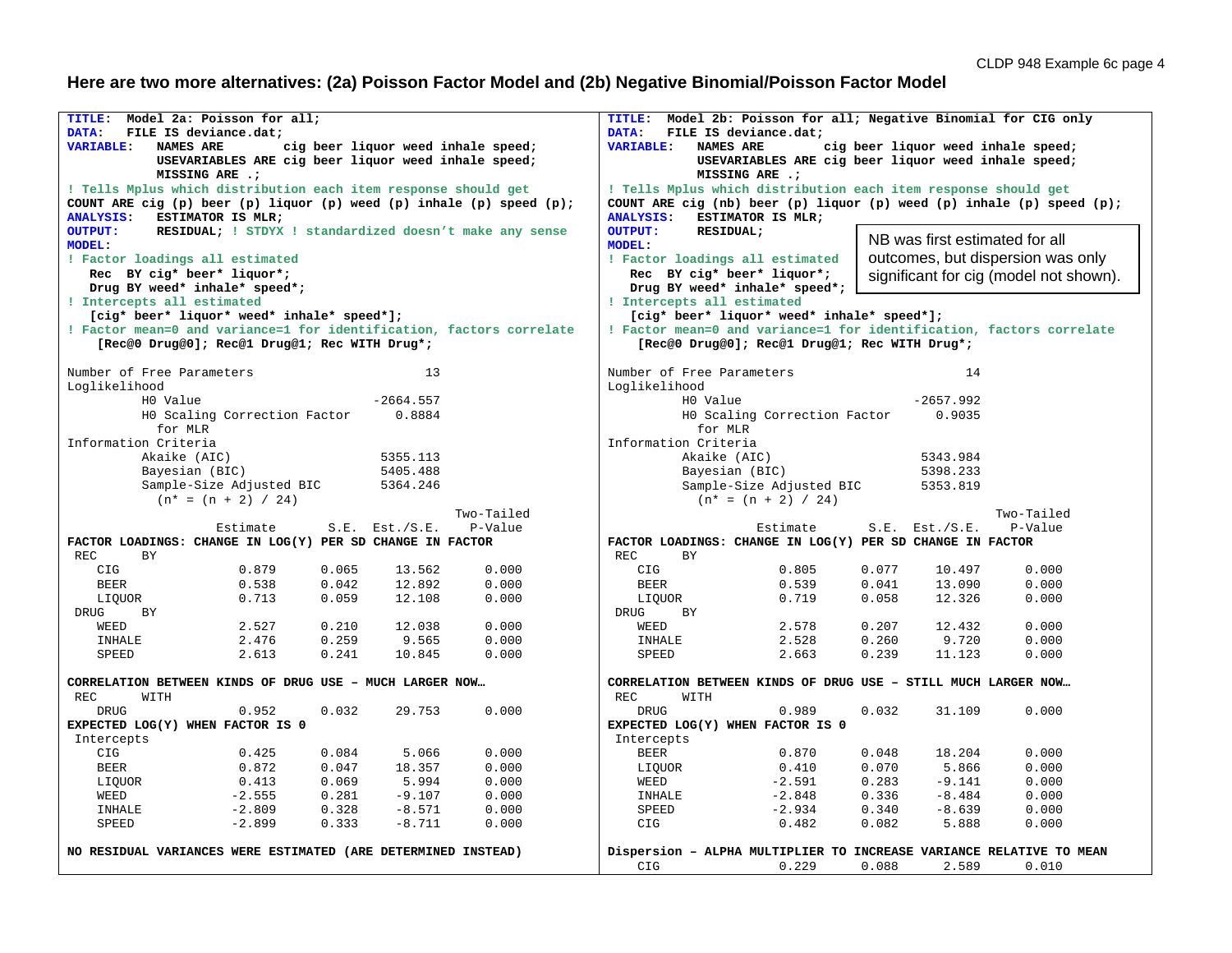## **Here is another alternative: (3) Zero-Inflated Negative Binomial or Poisson Factor Model**

| TITLE: Model 3: Zero-Inflated Poisson and Negative Binomial (FOR CIG)     | MODEL RESULTS                                             |                                                               |       |                     |                                                                      |
|---------------------------------------------------------------------------|-----------------------------------------------------------|---------------------------------------------------------------|-------|---------------------|----------------------------------------------------------------------|
| DATA:<br>FILE IS deviance.dat:                                            |                                                           |                                                               |       |                     | Two-Tailed                                                           |
|                                                                           |                                                           | Estimate                                                      |       | $S.E.$ Est./ $S.E.$ | P-Value                                                              |
| <b>VARIABLE:</b><br>NAMES ARE<br>cig beer liquor weed inhale speed;       |                                                           |                                                               |       |                     |                                                                      |
| USEVARIABLES ARE cig beer liquor weed inhale speed;                       | FACTOR LOADINGS: CHANGE IN LOG(Y) PER SD CHANGE IN FACTOR |                                                               |       |                     |                                                                      |
| MISSING ARE .:                                                            |                                                           | APPLIES TO NON-STRUCTURAL ZEROS ONLY                          |       |                     |                                                                      |
| ! Tells Mplus which distribution each item response should get            | RECAMT<br>ВY                                              |                                                               |       |                     |                                                                      |
| COUNT ARE cig (nbi) beer (pi) liquor (pi) weed (pi) inhale (pi)           | CIG                                                       | 0.787                                                         | 0.075 | 10.538              | 0.000                                                                |
| speed (pi);                                                               | <b>BEER</b>                                               | 0.542                                                         | 0.041 | 13.094              | 0.000                                                                |
|                                                                           | LIQUOR                                                    | 0.725                                                         | 0.059 | 12.358              | 0.000                                                                |
| <b>ANALYSIS:</b><br>ESTIMATOR IS MLR;                                     |                                                           |                                                               |       |                     |                                                                      |
| <b>OUTPUT:</b><br>RESIDUAL; ! STDYX ! standardized doesn't make any sense | DRUGAMT<br>BY                                             |                                                               |       |                     |                                                                      |
| <b>MODEL:</b>                                                             | WEED                                                      | 2.618                                                         | 0.219 | 11.946              | 0.000                                                                |
| ! Factor loadings all estimated for AMOUNT if Structural Non-Zero         | INHALE                                                    | 2.472                                                         | 0.297 | 8.315               | 0.000                                                                |
| RecAmt BY cig* beer* liquor*;                                             | SPEED                                                     | 2.707                                                         | 0.245 | 11.041              | 0.000                                                                |
| DrugAmt BY weed* inhale* speed*;                                          |                                                           |                                                               |       |                     |                                                                      |
| ! Means all estimated for inflation variables (not predicted)             |                                                           | CORRELATION BETWEEN KINDS OF DRUG USE IN NON-STRUCTURAL ZEROS |       |                     |                                                                      |
| [cig#1* beer#1* liquor#1* weed#1* inhale#1* speed#1*];                    | REC<br>WITH                                               |                                                               |       |                     |                                                                      |
| ! Intercepts all estimated for AMOUNT factor                              | <b>DRUG</b>                                               | 0.983                                                         | 0.034 | 28.730              | 0.000                                                                |
| [cig* beer* liquor* weed* inhale* speed*];                                |                                                           |                                                               |       |                     |                                                                      |
| ! Factor mean=0 and variance=1 for identification, factors correlate      |                                                           |                                                               |       |                     | EXPECTED LOGIT OF BEING A STRUCTURAL ZERO, -15 = "TOO SMALL TO FIND" |
| [RecAmt@0 DrugAmt@0]; RecAmt@1 DrugAmt@1; RecAmt WITH DrugAmt*;           | Means                                                     |                                                               |       |                     |                                                                      |
|                                                                           | RECAMT                                                    | 0.000                                                         | 0.000 | 999.000             | 999.000                                                              |
|                                                                           | DRUGAMT                                                   | 0.000                                                         | 0.000 | 999.000             | 999.000                                                              |
| MODEL FIT INFORMATION                                                     |                                                           |                                                               |       |                     |                                                                      |
| Number of Free Parameters<br>20                                           | BEER#1                                                    | $-15.000$                                                     | 0.000 | 999.000             | 999.000                                                              |
|                                                                           | LIQUOR#1                                                  | $-15.000$                                                     | 0.000 | 999.000             | 999.000                                                              |
| Loglikelihood                                                             | WEED#1                                                    | $-2.835$                                                      | 0.848 | $-3.344$            | 0.001                                                                |
| H0 Value<br>$-2654.559$                                                   | INHALE#1                                                  | $-2.621$                                                      | 2.184 | $-1.200$            | 0.230                                                                |
| HO Scaling Correction Factor<br>0.9560                                    | SPEED#1                                                   | $-4.123$                                                      | 5.086 | $-0.811$            | 0.418                                                                |
| for MLR                                                                   | CIG#1                                                     | $-2.597$                                                      | 0.598 | $-4.341$            | 0.000                                                                |
|                                                                           |                                                           |                                                               |       |                     |                                                                      |
| Information Criteria                                                      |                                                           | EXPECTED LOG(Y) WHEN FACTOR IS 0 IN NON-STRUCTURAL ZEROS      |       |                     |                                                                      |
| Akaike (AIC)<br>5349.118                                                  | Intercepts                                                |                                                               |       |                     |                                                                      |
| Bayesian (BIC)<br>5426.616                                                | <b>BEER</b>                                               | 0.869                                                         | 0.048 | 18.183              | 0.000                                                                |
| Sample-Size Adjusted BIC<br>5363.167                                      | LIOUOR                                                    | 0.407                                                         | 0.070 | 5.820               | 0.000                                                                |
| $(n* = (n + 2) / 24)$                                                     | WEED                                                      | $-2.565$                                                      | 0.305 | $-8.414$            | 0.000                                                                |
|                                                                           | INHALE                                                    | $-2.715$                                                      | 0.457 | $-5.934$            | 0.000                                                                |
|                                                                           | SPEED                                                     | $-2.967$                                                      | 0.375 | $-7.905$            | 0.000                                                                |
| ZIP AND ZINB Inflation factors: Although we could have fit factors for    | CIG                                                       | 0.555                                                         | 0.094 | 5.892               | 0.000                                                                |
| the zero-inflation part (the logit of being a structural zero is          |                                                           |                                                               |       |                     |                                                                      |
| predicted by each factor), those models showed severe convergence         | Variances                                                 |                                                               |       |                     |                                                                      |
| problems, most likely because the probability of being a structural       | <b>RECAMT</b>                                             | 1.000                                                         | 0.000 | 999.000             | 999.000                                                              |
| zero was so small in this particular sample. For instance, the largest    | DRUGAMT                                                   | 1.000                                                         | 0.000 | 999.000             | 999.000                                                              |
| probability is for the mean of CIG#1 (logit of $-2.597$ = prob of .07).   |                                                           |                                                               |       |                     |                                                                      |
| So we proceed with a single factor for each item for now.                 |                                                           |                                                               |       |                     | Dispersion - ALPHA MULTIPLIER TO INCREASE VARIANCE RELATIVE TO MEAN  |
|                                                                           | CIG.                                                      | 0.101                                                         | 0.093 | 1.091               | 0.275                                                                |
| Further, the AIC and BIC are higher in this zero-inflated model,          |                                                           |                                                               |       |                     |                                                                      |
| suggesting that most of the items do not need "structural zeros", or      |                                                           |                                                               |       |                     |                                                                      |
| that including inflation parameters for the extra zeros does not help     |                                                           |                                                               |       |                     |                                                                      |
| model fit.                                                                |                                                           |                                                               |       |                     |                                                                      |
|                                                                           |                                                           |                                                               |       |                     |                                                                      |
|                                                                           |                                                           |                                                               |       |                     |                                                                      |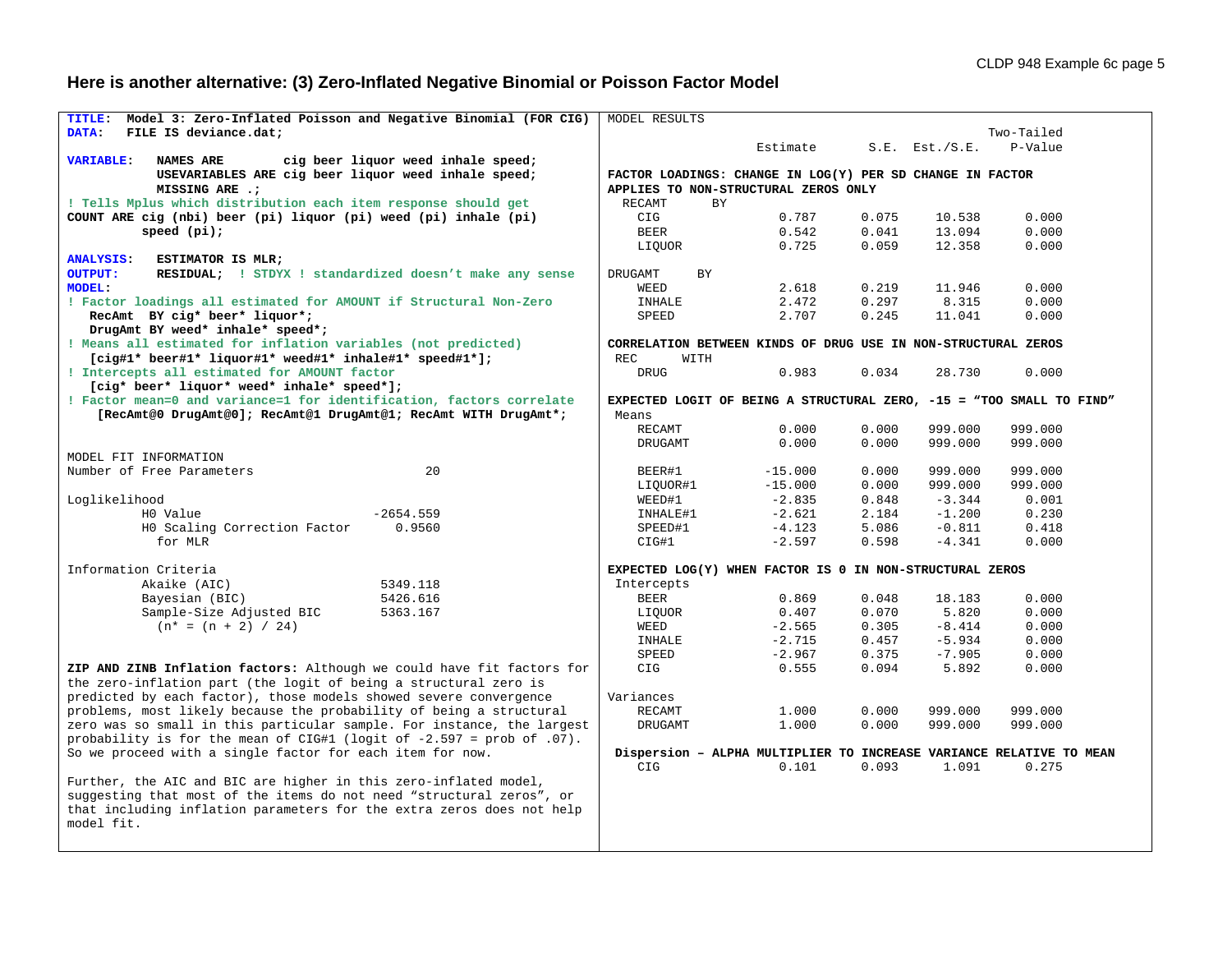## **Here is another alternative: (4) Two-Part Factor Model (here, with a log transformation of the continuous part)**

| TITLE: Model 4: Two-Part Distributions (0 vs. log something)                    |                                                                      | Two-Tailed        |
|---------------------------------------------------------------------------------|----------------------------------------------------------------------|-------------------|
| DATA:<br>FILE IS deviance.dat;                                                  | Estimate<br>$S.E.$ Est./ $S.E.$                                      | P-Value           |
|                                                                                 | FACTOR LOADINGS FOR "NOT 0": CHANGE IN LOGIT(Y=SOMETHING INSTEAD OF  |                   |
| DATA TWOPART: ! Instructs Mplus to cut up each into 0/log of amount             | 0) PER SD CHANGE IN FACTOR (APPLIES TO ALL 0 VALUES)                 |                   |
| cig beer liquor weed inhale speed;<br>NAMES ARE                                 | RECNOT0<br>BY                                                        |                   |
| Boig Bbeer Bliquor Bweed Binhale Bspeed;<br><b>BINARY ARE</b>                   | 0.210<br><b>BCIG</b><br>1.350                                        | 0.000<br>6.415    |
| CONTINUOUS ARE Cciq Cbeer Cliquor Cweed Cinhale Cspeed;                         | 0.882<br><b>BBEER</b><br>3.614                                       | 4.099<br>0.000    |
| CUTPOINT IS 0;                                                                  | 3.079<br>0.694<br><b>BLIQUOR</b>                                     | 4.439<br>0.000    |
| TRANSFORM IS LOG; ! Could also use "NONE" for no transformation                 | DRUGNOT0<br>BY                                                       |                   |
|                                                                                 | <b>BWEED</b><br>1.075<br>4.415                                       | 0.000<br>4.106    |
| <b>VARIABLE:</b><br>NAMES ARE<br>cig beer liquor weed inhale speed;             | 2.712<br>0.474<br><b>BINHALE</b>                                     | 5.716<br>0.000    |
| USEVARIABLES ARE Bcig Bbeer Bliquor Bweed Binhale Bspeed                        | 4.313<br>0.976<br><b>BSPEED</b>                                      | 4.419<br>0.000    |
| Ccig Cbeer Cliquor Cweed Cinhale Cspeed;                                        |                                                                      |                   |
|                                                                                 | FACTOR LOADINGS FOR "AMT": CHANGE IN LOG(AMOUNT Y) PER SD CHANGE IN  |                   |
| CATEGORICAL ARE Bcig Bbeer Bliquor Bweed Binhale Bspeed;                        |                                                                      |                   |
| MISSING ARE .;                                                                  | FACTOR (APPLIES TO ALL NON-ZEROS)                                    |                   |
|                                                                                 | RECAMT BY                                                            |                   |
| <b>ANALYSIS:</b><br>ESTIMATOR IS MLR;                                           | 0.385<br>CCIG<br>0.052                                               | 0.000<br>7.365    |
| <b>OUTPUT:</b><br>RESIDUAL STDYX TECH4; ! TECH4 gives factor correlation matrix | 0.028<br><b>CBEER</b><br>0.565                                       | 0.000<br>20.241   |
| <b>MODEL:</b>                                                                   | 0.500<br>0.031<br>CLIOUOR                                            | 16.175<br>0.000   |
| ! Factor loadings all estimated for 2 separate factors (0/amount)               | DRUGAMT BY                                                           |                   |
| RecNot0 BY Bcig* Bbeer* Bliquor*;                                               | <b>CWEED</b><br>0.916<br>0.111                                       | 8.293<br>0.000    |
| DrugNot0 BY Bweed* Binhale* Bspeed*;                                            | 0.434<br>0.113<br>CINHALE                                            | 3.846<br>0.000    |
|                                                                                 | 0.554<br>0.107<br>CSPEED                                             | 5.162<br>0.000    |
| BY Ccig* Cbeer* Cliquor*;<br>RecAmt                                             |                                                                      |                   |
| DrugAmt BY Cweed* Cinhale* Cspeed*;                                             | Thresholds - EXPECTED LOGIT(Y=0) FOR 0 VS SOMETHING WHEN FACTOR IS 0 |                   |
|                                                                                 | BCIGS1<br>$-1.078$<br>0.165                                          | 0.000<br>$-6.523$ |
| ! Thresholds all estimated for binary part                                      | BBEER\$1<br>$-4.545$<br>0.921                                        | $-4.934$<br>0.000 |
| [Bcig\$1* Bbeer\$1* Bliquor\$1* Bweed\$1* Binhale\$1* Bspeed\$1*];              | $-2.012$<br>0.420<br>BLIOUOR\$1                                      | 0.000<br>$-4.787$ |
| ! Intercepts all estimated for continuous part                                  | BWEED\$1<br>3.215<br>0.733                                           | 0.000<br>4.386    |
| [Ccig* Cbeer* Cliquor* Cweed* Cinhale* Cspeed*];                                | 0.403<br>BINHALE\$1<br>2.636                                         | 6.542<br>0.000    |
|                                                                                 | BSPEED\$1<br>3.643<br>0.768                                          | 4.745<br>0.000    |
| ! Residual variances all estimated for continuous part                          | Intercepts - EXPECTED LOG(AMOUNT Y) IF NON-ZERO WHEN FACTOR IS 0     |                   |
| Ccig* Cbeer* Cliquor* Cweed* Cinhale* Cspeed*;                                  | CCIG<br>0.789<br>0.049                                               | 0.000<br>16.256   |
|                                                                                 | <b>CBEER</b><br>0.911<br>0.038                                       | 0.000<br>23.994   |
| ! Factor mean=0 and factor variance=1 for identification                        | 0.676<br>0.038<br>CLIQUOR                                            | 17.737<br>0.000   |
| [RecNot0@0 RecAmt@0 DrugNot0@0 DrugAmt@0];                                      | <b>CWEED</b><br>$-0.272$<br>0.164                                    | $-1.657$<br>0.097 |
| RecNot0@1 RecAmt@1 DrugNot0@1 DrugAmt@1;                                        | 0.139<br>0.116<br>CINHALE                                            | 0.840<br>0.401    |
|                                                                                 | <b>CSPEED</b><br>$-0.018$<br>0.157                                   | $-0.116$<br>0.908 |
| ! All factors correlated by default                                             | Residual Variances - AMOUNT OF ITEM VARIANCE "NOT THE FACTOR"        |                   |
| RecNot0 WITH RecAmt* DrugNot0* DrugAmt*;                                        | CCIG<br>0.413<br>0.036                                               | 11.384<br>0.000   |
| RecAmt WITH DrugNot0* DrugAmt*;                                                 | <b>CBEER</b><br>0.066<br>0.020                                       | 3.317<br>0.001    |
| DrugNot0 WITH DrugAmt*;                                                         | 0.131<br>0.020<br>CLIOUOR                                            | 6.653<br>0.000    |
|                                                                                 | 0.084<br>CWEED<br>0.074                                              | 0.882<br>0.378    |
| 36                                                                              | 0.060<br>CINHALE<br>0.260                                            | 4.345<br>0.000    |
| Number of Free Parameters                                                       |                                                                      |                   |
| Loglikelihood                                                                   | CSPEED<br>0.252<br>0.054                                             | 4.656<br>0.000    |
| HO Value<br>$-1727.508$                                                         |                                                                      |                   |
| HO Scaling Correction Factor<br>0.9497                                          | TECH4 OUTPUT:                                                        |                   |
| for MLR                                                                         | ESTIMATED CORRELATION MATRIX FOR THE LATENT VARIABLES                |                   |
|                                                                                 | RECNOT0<br>DRUGNOT0                                                  | RECAMT<br>DRUGAMT |
| Information Criteria                                                            |                                                                      |                   |
| Akaike (AIC)<br>3527.016                                                        | RECNOT0<br>1.000                                                     |                   |
| Bayesian (BIC)<br>3666.513                                                      | 0.922<br>DRUGNOT0<br>1.000                                           |                   |
| Sample-Size Adjusted BIC<br>3552.305                                            | 0.707<br><b>RECAMT</b><br>0.659                                      | 1,000             |
| $(n^* = (n + 2) / 24)$                                                          | 0.766<br>0.834<br>DRUGAMT                                            | 0.757<br>1.000    |
|                                                                                 |                                                                      |                   |